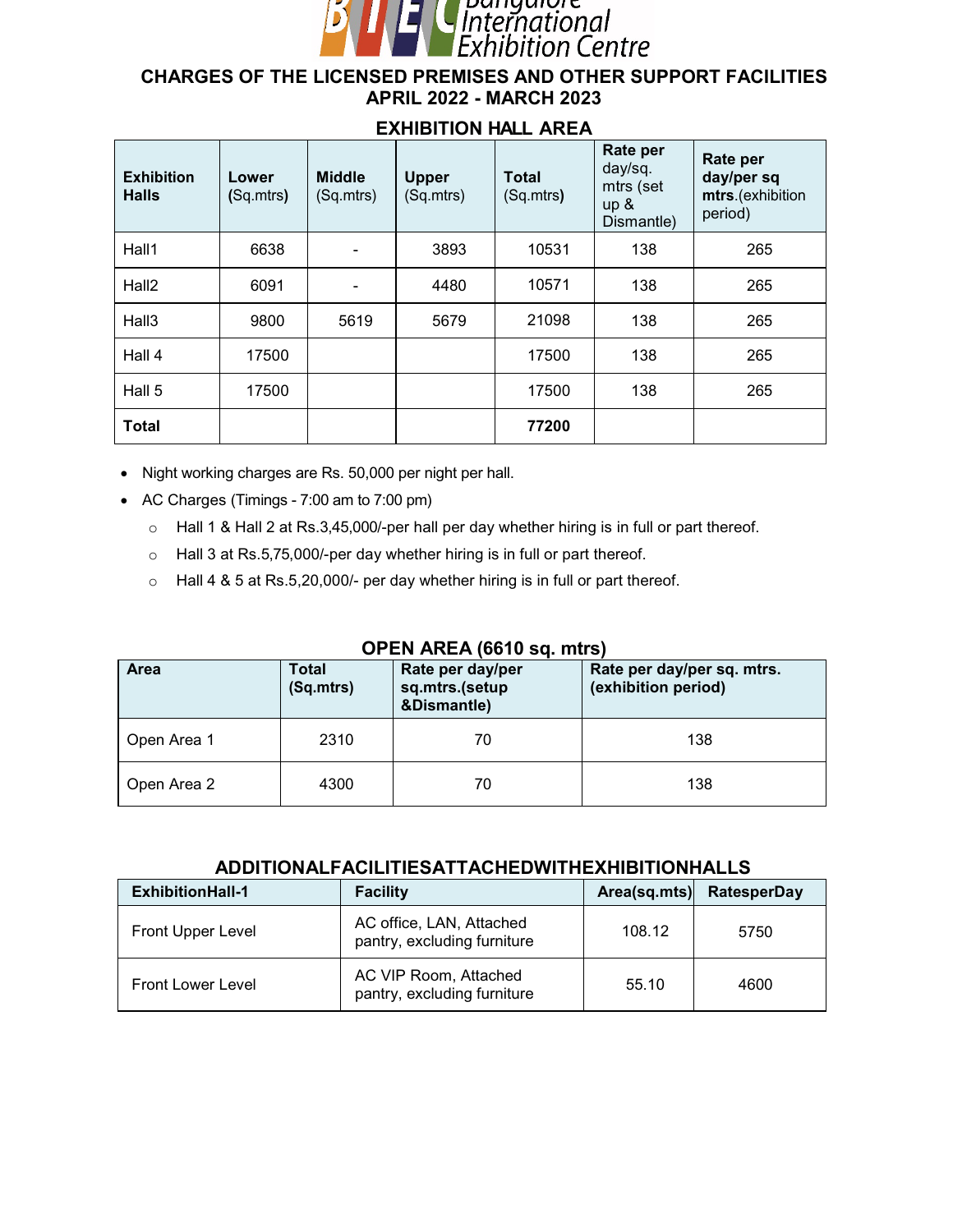| <b>ExhibitionHall-2</b>  | <b>Facility</b>                                         | Area(sq.mts) | <b>RatesperDay</b> |
|--------------------------|---------------------------------------------------------|--------------|--------------------|
| Front Upper Level        | AC office, LAN, Attached<br>pantry, excluding furniture | 108.12       | 5750               |
| <b>Front Lower Level</b> | AC VIP Room, Attached<br>pantry, excluding furniture    | 55.10        | 4600               |
| <b>Front LowerLevel</b>  | AC Room, excluding furniture                            | 55.10        | 4600               |

| <b>Exhibition Hall-3</b>               | <b>Facility</b>             | Area(sq.mts) | <b>Rates per Day</b> |
|----------------------------------------|-----------------------------|--------------|----------------------|
| <b>Front Lower Level</b><br>Right Side | Non-AC, excluding furniture | 24           | 4600                 |
| Front Lower Level Left<br>Side         | Non-AC, excluding furniture | 35           | 4600                 |

| <b>Exhibition Hall-4</b>                      | <b>Facility</b>                                                          | Area(sq.mts) | <b>Rates per Day</b> |
|-----------------------------------------------|--------------------------------------------------------------------------|--------------|----------------------|
| Front Left VIP Room                           | AC Room, excluding furniture,<br>Attached pantry, excluding<br>furniture | 60           | 8050                 |
| Front Right Meeting Room                      | AC Room, excluding furniture                                             | 60           | 6900                 |
| Front Upper Meeting Room                      | AC Room, excluding furniture                                             | 50.3         | 6900                 |
| <b>Meeting Room Backside</b><br>(left)        | AC Room, excluding furniture                                             | 41.6         | 5750                 |
| <b>Meeting Room Backside</b><br>(Right)       | AC Room, excluding furniture                                             | 41.6         | 5750                 |
| <b>Meeting Room Backside</b><br>(Upper Left)  | AC Room, excluding furniture                                             | 34           | 5750                 |
| <b>Meeting Room Backside</b><br>(Upper Right) | AC Room, excluding furniture                                             | 34           | 5750                 |
| <b>Exhibition Hall-5</b>                      | <b>Facility</b>                                                          | Area(sq.mts) | <b>Rates per Day</b> |
| Front Left VIP Room                           | AC Room, excluding furniture,<br>Attached pantry, excluding<br>furniture | 60           | 8050                 |
| <b>Front Right Meeting</b><br>Room            | AC Room, excluding furniture                                             | 35           | 6900                 |
| <b>Front Right Upper</b><br>Meeting Room      | AC Room, excluding furniture                                             | 35           | 6900                 |
| <b>Front Upper Meeting</b><br>Room            | AC Room, excluding furniture                                             | 104          | 15000                |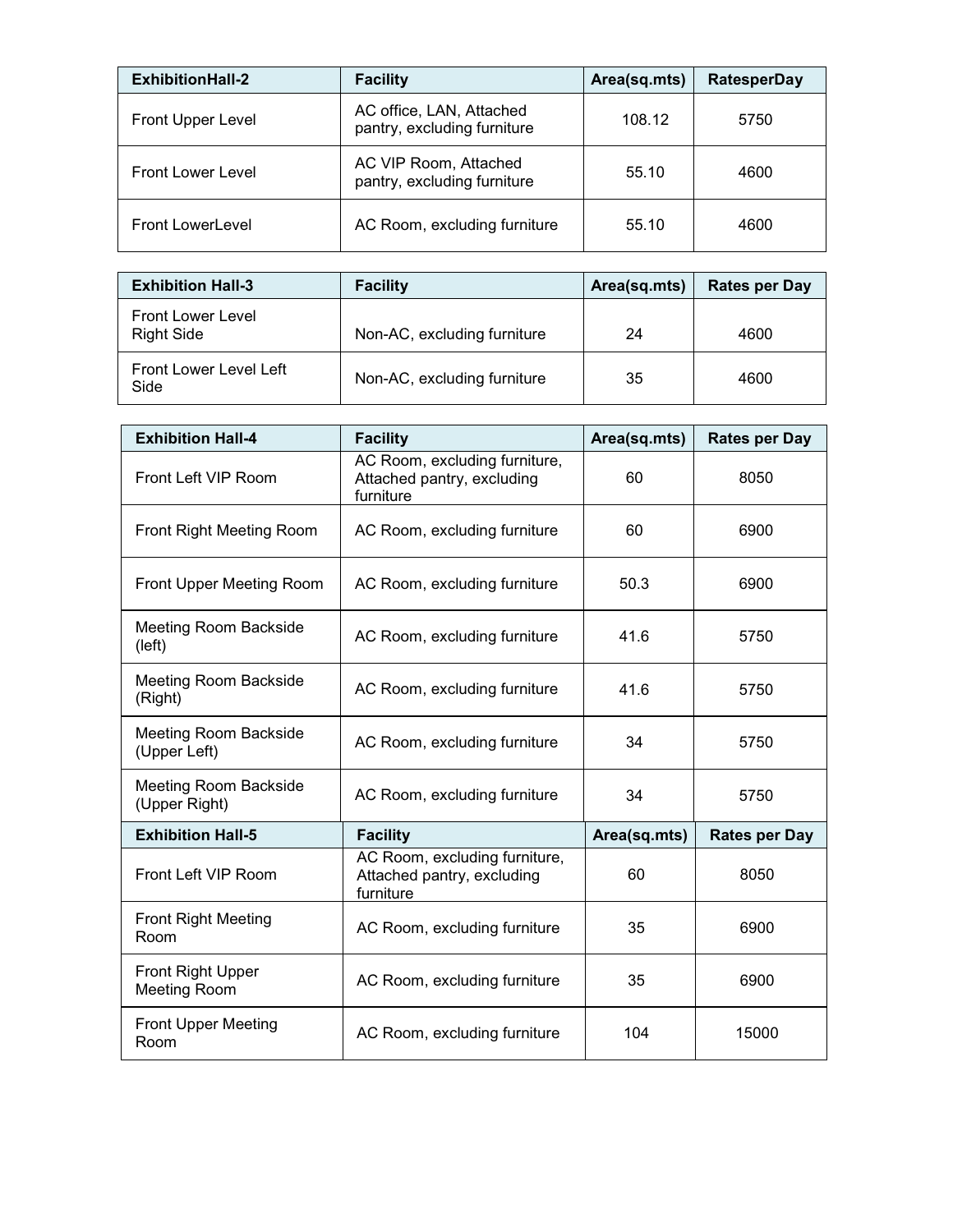| <b>Halls</b>                  | Area (Sq.mtrs) | <b>Approx.Capacity</b><br>(TheatreStyle) | <b>Rates per Day</b> |
|-------------------------------|----------------|------------------------------------------|----------------------|
| <b>Full Convention Centre</b> |                |                                          | 532310               |
| Jacaranda                     | 1368           | 1400                                     | 228135               |
| Gulmohar                      | 679            | 700                                      | 136880               |
| Cassia                        | 330            | 250                                      | 53235                |
| Parijatha                     | 168            | 100                                      | 45630                |
| Hybiscus (Boardroom)          | 164            | 40 Board Room Seating                    | 68450                |
| Bougainvillea                 | 60             | 20                                       | 15210                |
| ProtocolLounge                | 193            |                                          | 57800                |
| Lagoon                        | 191            |                                          | 38025                |
| Amphi Theatre                 |                | 250                                      | 152090               |
| StageSet-up                   |                |                                          | 75 per sq. ft.       |

## **CONFERENCECENTREDIMENSIONOFHALLSANDCHARGES**

Note: This rate is for bare halls (Jacaranda, Gulmohar & Cassia) with AC and general lights. Carpets, furniture, sound & special lighting system, stages etc are to be arranged by the organiser s at their own cost. In Hall Parijatha carpeting is done. Video Conferencing in Hybiscus (boardroom) will be at the additional cost of Rs.22,000/-per day. Lagoon area to be used only for the catering purpose.

# **FOOD COURT - 7,500 SQ.MTS BUILT UP SPACE IN THREE FLOORS**

| <b>Levels</b>                    | <b>Type of Food Served</b> |
|----------------------------------|----------------------------|
| Ground Floor                     | Fast Food & Take Away      |
| <b>First Floor</b>               | Fine Dining                |
| For Dinner First Floor Exclusive | Rs.1,13,850/- per evening  |

\*This facility will be managed by IMTMA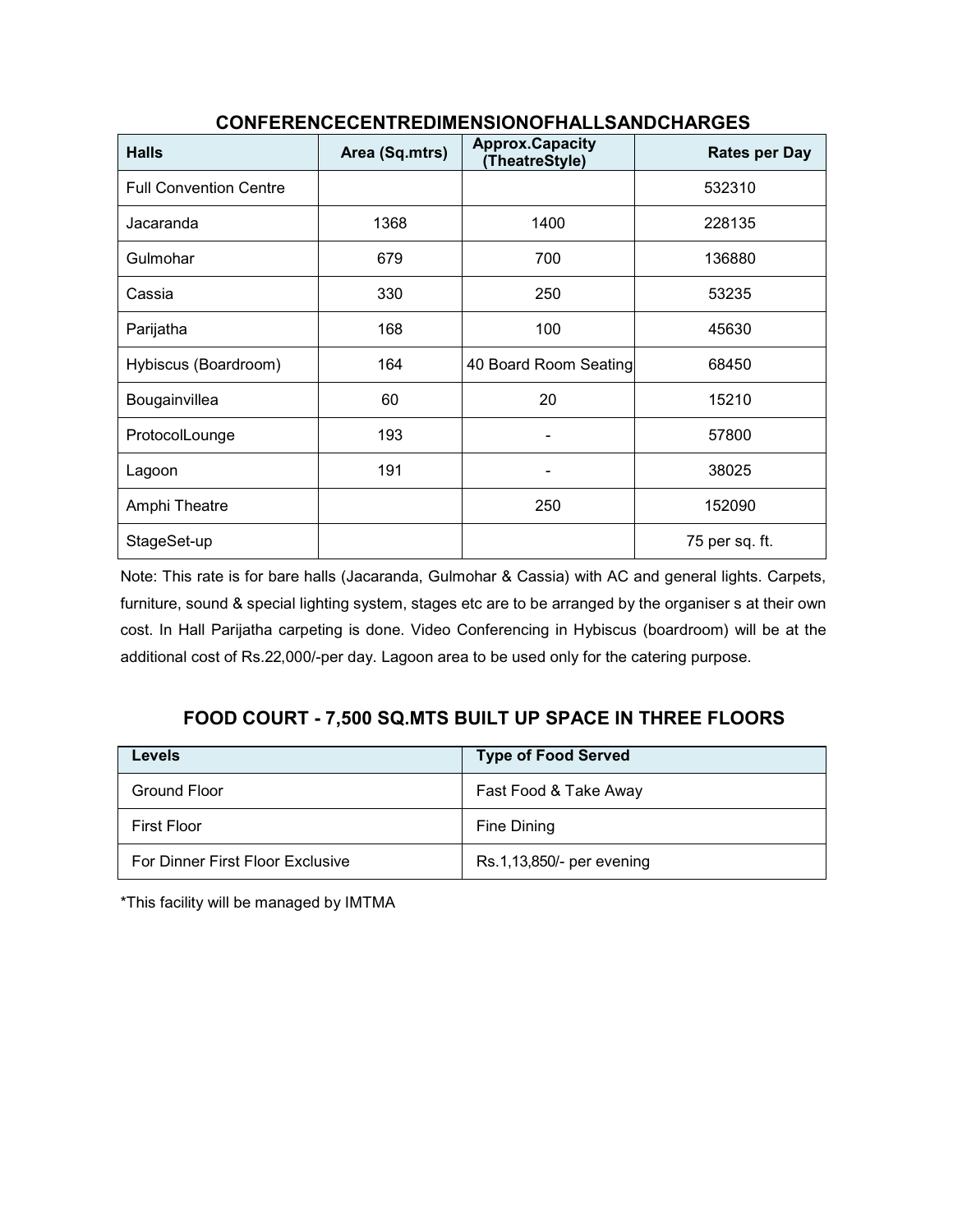# **SIGNAGE CHARGES**

|                                   | <b>Size</b> | <b>Location (Outside)</b>             | Amount<br>(PerEvent) |
|-----------------------------------|-------------|---------------------------------------|----------------------|
| National Highway                  | 25'X15'     | Unipole in front of main gate 2 side  | 53250                |
| Light Poles<br>in BIEC            | 25 Nos      | Strategic locations in front of Halls | 38000                |
| <b>Security Gate</b>              | 20'x 15'    | Side wall next to Security Cabin      | 38000                |
| Entrance Plaza<br>$10' \times 6'$ |             | At Entrance Plaza (4 Numbers)         | 13500 each           |

| Hall 1 | $10' \times 10'$ | Facing Hall No. 1 (2 Numbers)                                                                                                               | 22750 each |
|--------|------------------|---------------------------------------------------------------------------------------------------------------------------------------------|------------|
|        |                  | $\begin{array}{ c c c c c }\n 3.4' \times 38.3' & \text{U shaped girl in front of HALL 1} \\ & (3.4 * (10.9 + 16.3 + 11.10)) & \end{array}$ | 30500      |

| Hall 2 | 10' x 20' | Side wall (2 Numbers) | 45500 each |
|--------|-----------|-----------------------|------------|
|--------|-----------|-----------------------|------------|

| Protocol Lounge   | $15' \times 7'$ | Protocol Lounge (Outside)                    | 22500 |
|-------------------|-----------------|----------------------------------------------|-------|
|                   | $15' \times 7'$ | Protocol Lounge (Outside)                    | 22500 |
| Conference Centre | 15' x 10'       | Adjacent to Conference Centre<br>(2 Numbers) | 34000 |

| Hall 3 | $10'$ X $10'$ | Unipole in front of Hall 3 | 22750 |
|--------|---------------|----------------------------|-------|
|        | 10' X 15'     | Unipole in front of Hall 3 | 34000 |

|        | <b>Size</b>      | <b>Location (Inside Halls) - Backlit</b> | Amount<br>(Per Event) |
|--------|------------------|------------------------------------------|-----------------------|
| Hall 1 | $15' \times 10'$ | On Left side on the exhibition wall      | 38000                 |
|        | $15' \times 10'$ | On Right side on the exhibition wall     | 38000                 |
|        | $30'$ X $15'$    | Front facing on the exhibition wall      | 53000                 |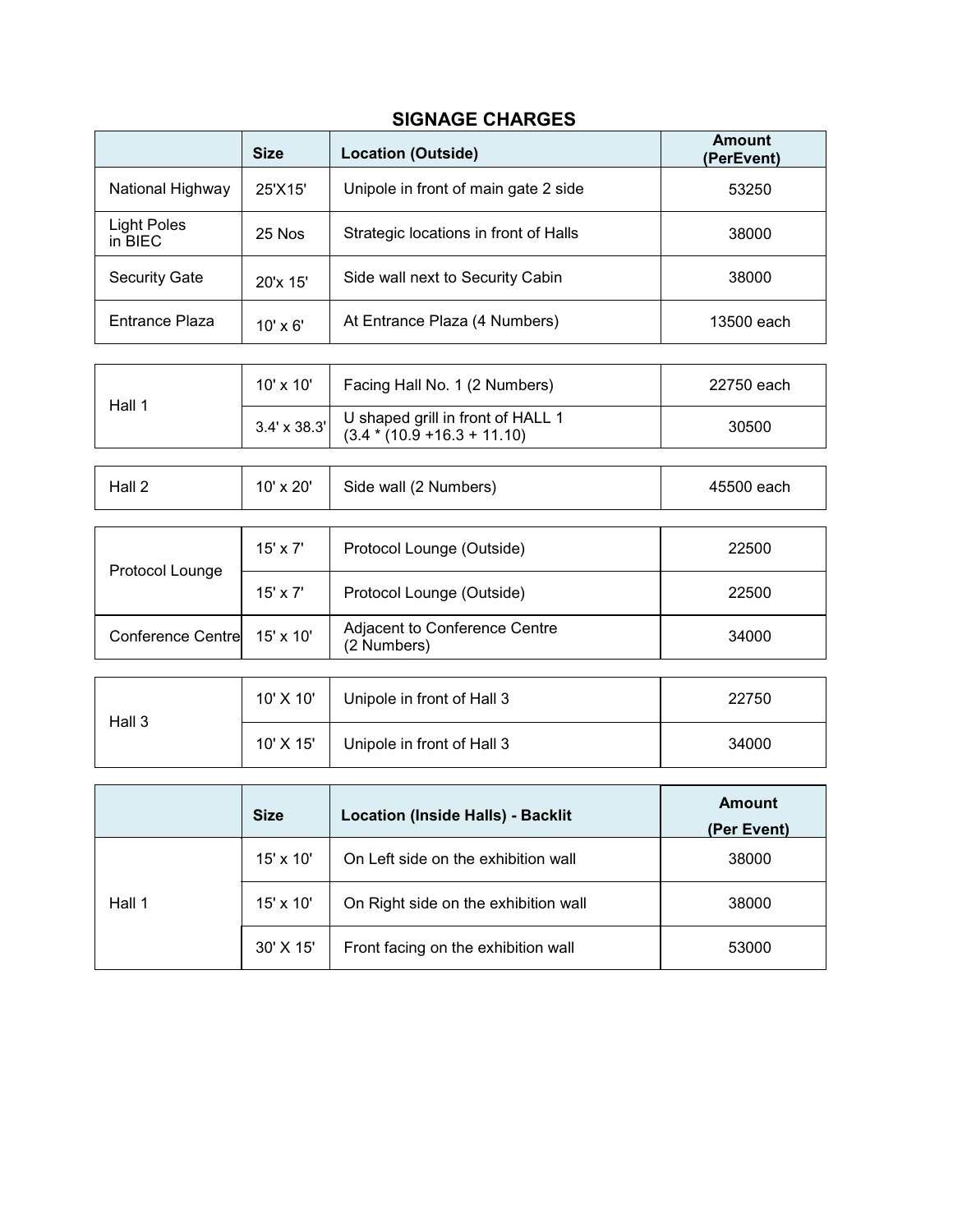|        | $30' \times 15'$ | On wall facing the entrance          | 53000 |
|--------|------------------|--------------------------------------|-------|
| Hall 2 | $20' \times 10'$ | On Left side on the exhibition wall  | 38000 |
|        | $20' \times 10'$ | On Right side on the exhibition wall | 38000 |

| Hall 3 | 20' X 10'        | On wall facing the entrance                  | 38000 |
|--------|------------------|----------------------------------------------|-------|
|        | $20' \times 10'$ | On wall facing Hall 3 main entry             | 38000 |
|        | 20' x 10'        | On the wall above the main entry<br>(inside) | 38000 |
|        | $30' \times 10'$ | On railings of Hall 3B facing Hall 3A        | 53000 |
|        | $40' \times 10'$ | Above Glass Door                             | 70500 |
|        | $20' \times 10'$ | On wall facing the entrance                  | 38000 |

| Hall 4 | 20' x 10' | On wall left side and right side (3 each side)          | 38000 (each) |
|--------|-----------|---------------------------------------------------------|--------------|
|        | 30' x 10' | On wall facing the entrance and rear side<br>each side) | 53000 (each) |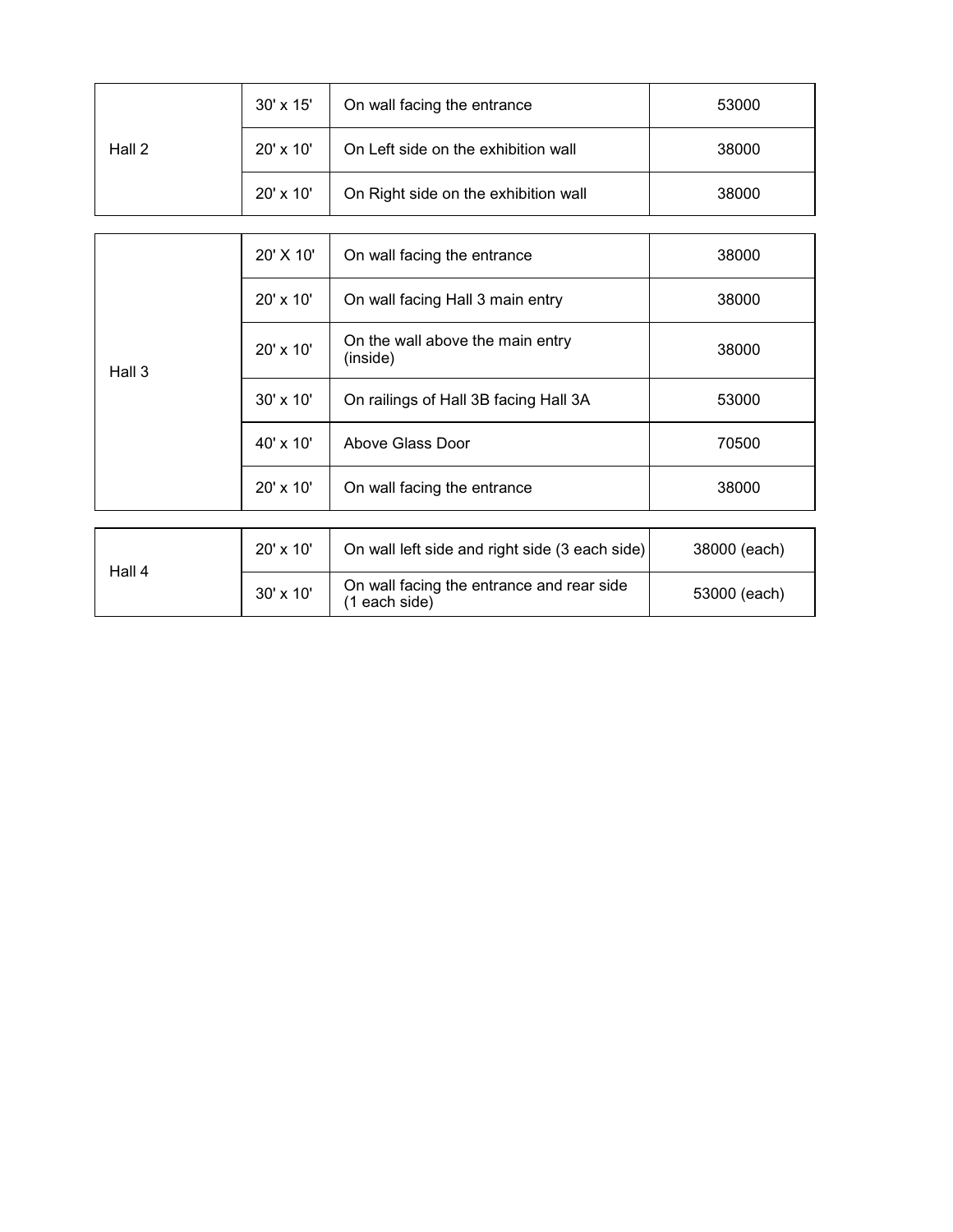# **TECHNICAL SERVICES**

# **POWER**

| Power<br>Connection  | Per KW connected<br>load | 950.00 | Contracting & cabling costs up to the stand<br>distribution point. This cost does not include<br>internal wiring & fitting. Arrangements for these<br>can be made against actual demand at extra<br>costs.        |
|----------------------|--------------------------|--------|-------------------------------------------------------------------------------------------------------------------------------------------------------------------------------------------------------------------|
| Power<br>Consumption | Per KW connected<br>load | 290.00 | Connection &<br>consumption<br>charges<br>to<br>bedeposited in advance.<br>Consumption charges are based on Diesel Price<br>of Rs 95.00 which would change depending on<br>the cost of the same during the event. |

### **COMPRESSED AIR**

| Compressed air                           |                       |      | Duration of operation 12 hr/day                                                                                                                                                                                                                                                  |
|------------------------------------------|-----------------------|------|----------------------------------------------------------------------------------------------------------------------------------------------------------------------------------------------------------------------------------------------------------------------------------|
| connection<br>charges                    | Per connection        | 5000 | Contracting & piping costs up to the stand<br>distribution point. This cost does not include                                                                                                                                                                                     |
| Compressed air<br>consumption<br>charges | Per<br>connection/day | 1500 | internal distribution to all machines & fitting for<br>supply. Arrangements for these can be made<br>against actual demand and at separate cost Each<br>compressor can be connected up to 100<br>connections<br>The charges are subject to a minimum number of<br>20 connections |

## **WATER**

| Water<br>Connection<br>charges  | Per $\frac{1}{2}$ inch<br>connection (wash<br>basin) | 2000 | Duration of operation 12 hr/day<br>Contracting & piping costs up to the stand                                                                                                                    |
|---------------------------------|------------------------------------------------------|------|--------------------------------------------------------------------------------------------------------------------------------------------------------------------------------------------------|
| Water<br>consumption<br>charges | Per connection / day                                 | 60   | distribution point. This cost does not include<br>internal distribution to all machines& fitting for<br>supply. Arrangements for these can be made<br>against actual demand and at separate cost |

## **TELEPHONES**

| ⊺elephone<br>Connection | Per Connection per<br>dav | 2000 | Cabling will be done for the same by the BIEC<br>team. Additional usage would be charged at<br>actuals. |
|-------------------------|---------------------------|------|---------------------------------------------------------------------------------------------------------|
|-------------------------|---------------------------|------|---------------------------------------------------------------------------------------------------------|

\* Statutory Taxes as applicable at the time of using these services